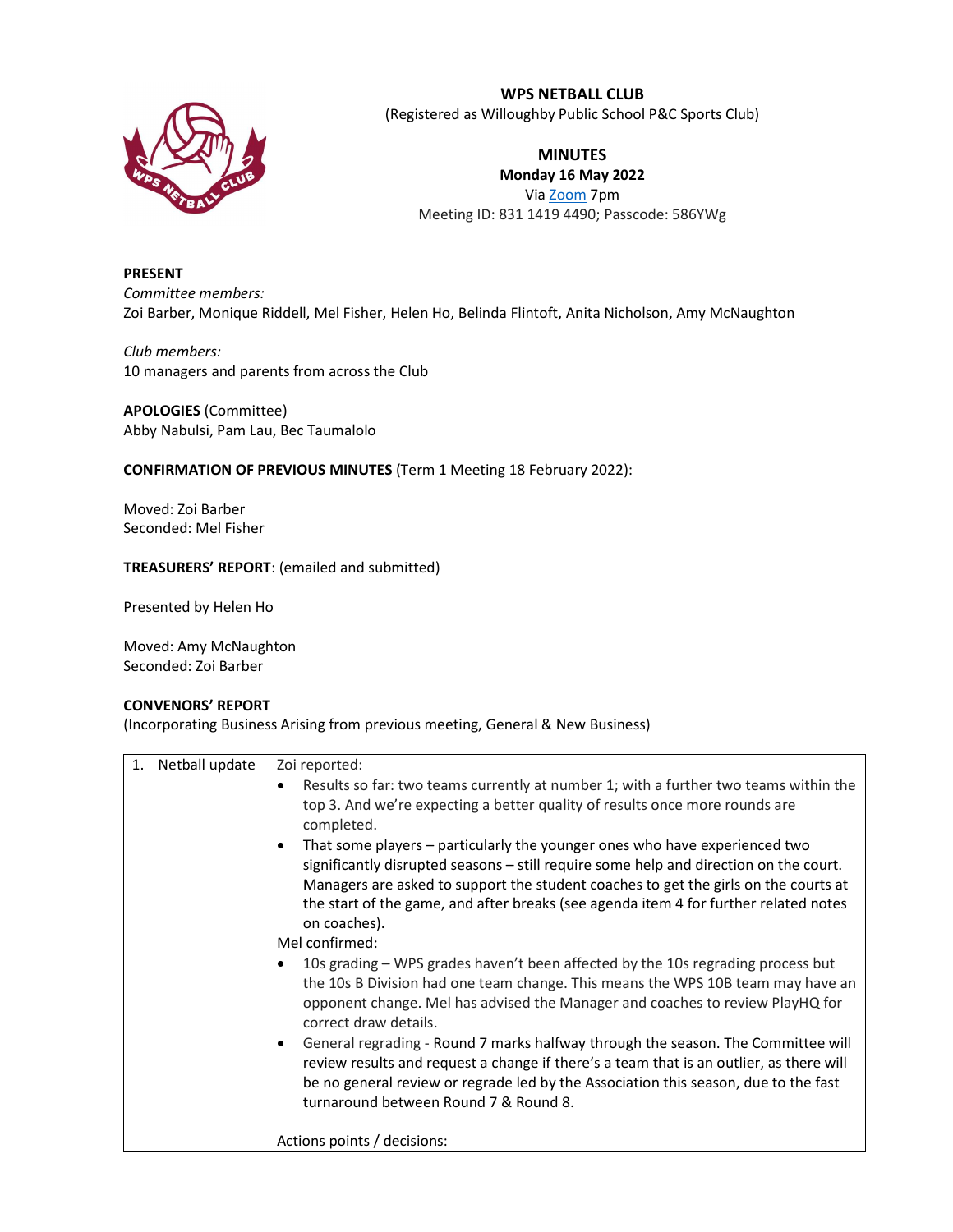| NetSetGo<br>2.<br>update                                  | Zoi to review results after Round 6 and provide Mel with details for any teams<br>$\bullet$<br>where a regrade request should be submitted to the Association<br>Monique reported:<br>Results so far: most teams (8 in total, with 5x yr 2 teams and 3x yr 3 teams) have had<br>at least one win and it's encouraging to see the teams getting into some rhythm and<br>starting to 'gel' with one another.<br>NetSetGo has been lucky with the weather, with 4 rounds played so far. NetSetGo is<br>$\bullet$<br>now tracking one round behind Netball.<br>Gala Day has been brought forward one week, to 14 August.<br>٠<br>That like Zoi's observation in relation to netball coaches, younger NetSetGo coaches<br>$\bullet$<br>require some support from Managers to get players onto the court and into                                                                                                                                                                                                                                                                                                                                                                                                                                                                                                                                                                                                                                                                                                                                                                                                                                                                                                                                                                                                                                                                                                                                                                                                     |
|-----------------------------------------------------------|-----------------------------------------------------------------------------------------------------------------------------------------------------------------------------------------------------------------------------------------------------------------------------------------------------------------------------------------------------------------------------------------------------------------------------------------------------------------------------------------------------------------------------------------------------------------------------------------------------------------------------------------------------------------------------------------------------------------------------------------------------------------------------------------------------------------------------------------------------------------------------------------------------------------------------------------------------------------------------------------------------------------------------------------------------------------------------------------------------------------------------------------------------------------------------------------------------------------------------------------------------------------------------------------------------------------------------------------------------------------------------------------------------------------------------------------------------------------------------------------------------------------------------------------------------------------------------------------------------------------------------------------------------------------------------------------------------------------------------------------------------------------------------------------------------------------------------------------------------------------------------------------------------------------------------------------------------------------------------------------------------------------|
|                                                           | position, and to provide more vocal coaching from the sidelines to support the<br>players.<br>Manager Corinne Burrough raised a question about the visibility of scores for WPS 12<br>and other teams in the B Division, as they're the only NetSetGo scores that aren't<br>available on PlayHQ.                                                                                                                                                                                                                                                                                                                                                                                                                                                                                                                                                                                                                                                                                                                                                                                                                                                                                                                                                                                                                                                                                                                                                                                                                                                                                                                                                                                                                                                                                                                                                                                                                                                                                                                |
|                                                           | Actions points / decisions:<br>Mel to seek clarity on why WPS 12 scores (Division B) aren't showing in PlayHQ.<br>$\bullet$<br>Mel confirmed NetSetGo regrading requests will need to be submitted to the<br>٠<br>Association by the end of the week. Monique to review results after Round 5 and<br>provide Mel with details for any teams where a regrade request should be<br>submitted to the Association.                                                                                                                                                                                                                                                                                                                                                                                                                                                                                                                                                                                                                                                                                                                                                                                                                                                                                                                                                                                                                                                                                                                                                                                                                                                                                                                                                                                                                                                                                                                                                                                                  |
| 3. Update from<br><b>NSNA Council</b><br>meeting 28 March | Zoi attended the Council meeting and reported:<br>That a Working with Children Check (WWC) is not strictly needed when coaching<br>$\bullet$<br>your own child's team, but handy to have in case of helping out with another team.<br>All injuries need to be recorded for insurance purposes (on the back of scoresheet).<br>٠<br>Confirmation of paper scoring and requirements. Namely,<br>$\bullet$<br>Two Scorers must stand together for the entire game to score the whole<br>match.<br>Tick those who are playing from the team lists on the score sheet. Print name,<br>$\bullet$<br>team number of any borrowed player<br>Score neatly. There have been complaints with scoresheets being returned<br>scribbled, torn etc<br>At the end of the game, enter the final score and winning team - marked<br>with $T$ (for total)<br>Leave the clipboard in the centre circle at the end of your game, weather<br>$\bullet$<br>permitting - if you are the last game of the day please take the scorecard &<br>clipboard to the office<br>The playing up rules are more relaxed this year due to Covid. You can now play a<br>player up more than twice without them having to join the team, until Round 7.<br>Wet weather make-up rounds: For divisions with 6 teams that didn't play in Round 2<br>$\bullet$<br>due to wet weather, a make-up match will be played in Round 7. Same teams and<br>courts; umpires to use Round 2 scoresheet for first half and Round 7 scoresheet for<br>second half. Scorers should be advised of this change, ahead of Round 7.<br>Mel confirmed:<br>There have been breaches of the no dog at courts policy, which is in place to ensure<br>$\bullet$<br>the safety of all players and spectators given the restricted space around the netball<br>courts.<br>Manager Kelly Aiken raised a question about whether the Committee would support<br>players to continue playing this season through re-assignment to alternate WPS teams.<br>Actions points / decisions: |
|                                                           | Zoi to confirm that injuries should be written on back of scoresheet with a record of<br>٠<br>the injured player's name, Club and detail of injury (e.g. left index finger sprain).                                                                                                                                                                                                                                                                                                                                                                                                                                                                                                                                                                                                                                                                                                                                                                                                                                                                                                                                                                                                                                                                                                                                                                                                                                                                                                                                                                                                                                                                                                                                                                                                                                                                                                                                                                                                                             |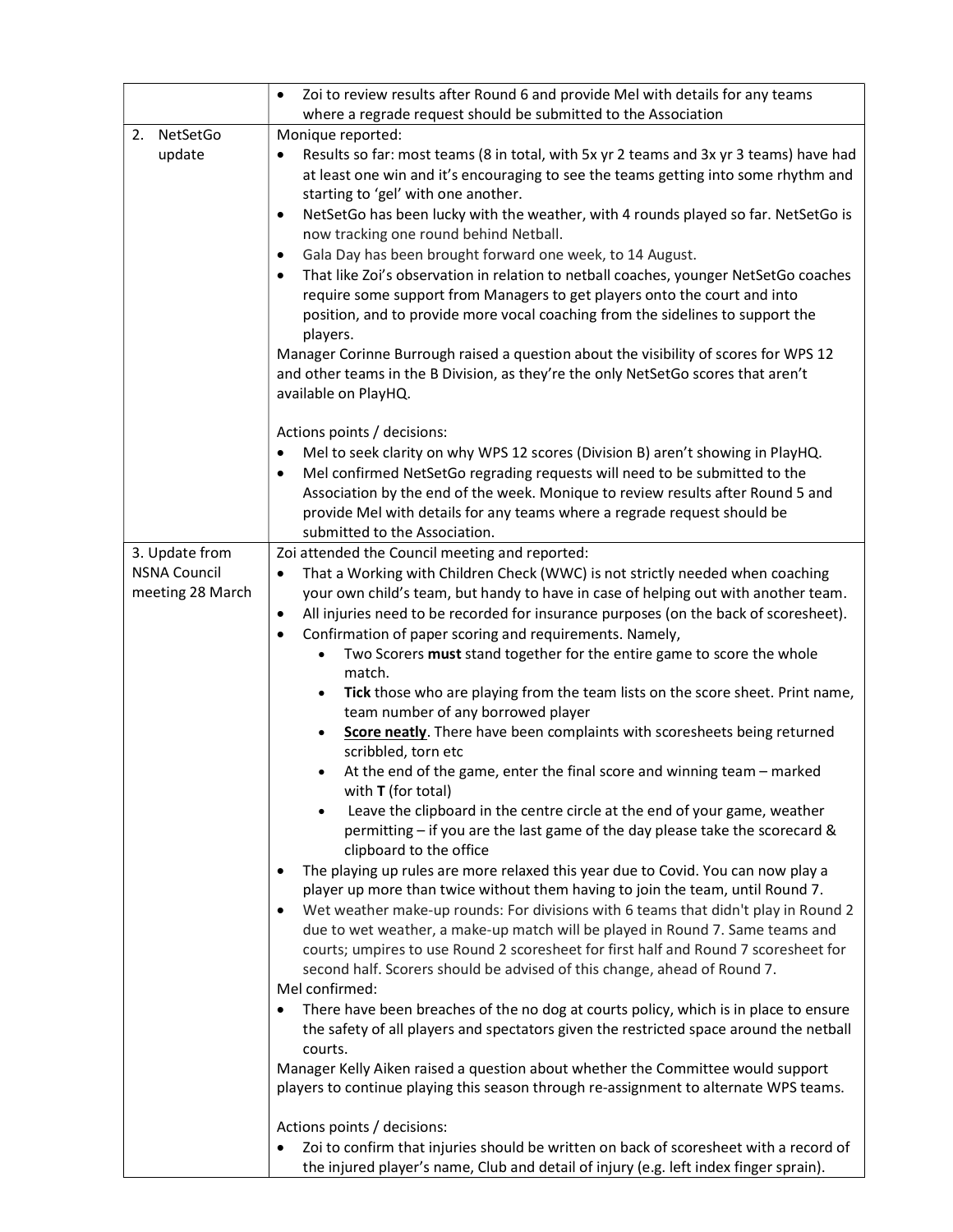|                 | WPS to remind families that dogs cannot be brought to netball courts on game day<br>$\bullet$                                                                              |  |  |
|-----------------|----------------------------------------------------------------------------------------------------------------------------------------------------------------------------|--|--|
|                 | and that people with dogs will be asked to leave.<br>Mel, Zoi and Kelly Aiken to meet 17.5.22 to discuss management of potential player<br>$\bullet$                       |  |  |
|                 | moves between WPS teams.                                                                                                                                                   |  |  |
| 4. Training,    | In relation to training, Mel reported:                                                                                                                                     |  |  |
| coaches and     | There was no parent representative at today's 12s training, but the coaches were<br>$\bullet$                                                                              |  |  |
| equipment       | able to arrange access to the Dungeon and other needs.                                                                                                                     |  |  |
|                 | In relation to coaches, Mel reported:                                                                                                                                      |  |  |
|                 | There has been a coach change in the 11s and 10s, plus one NSG coach change.<br>$\bullet$                                                                                  |  |  |
|                 | She has noted that younger coaches (and umpires) are a little more timid due, in<br>$\bullet$                                                                              |  |  |
|                 | part, to parent volumes which have increased substantially on the last couple of<br>years.                                                                                 |  |  |
|                 | She is supporting and guiding all coaches on how to coach in an effective and<br>$\bullet$<br>positive way from the sidelines, including via weekly communications.        |  |  |
|                 | She is still working through the non-player (Committee, Manager and Coach)<br>٠                                                                                            |  |  |
|                 | registration requirement. The Association has advised the Club may need to reopen                                                                                          |  |  |
|                 | registration and do a special non-player registration drive. The Association also                                                                                          |  |  |
|                 | advised that while there is no fee payable by non-players, the Club may be required                                                                                        |  |  |
|                 | to pay a fee.                                                                                                                                                              |  |  |
|                 | In relation to equipment, Mel reported:                                                                                                                                    |  |  |
|                 | Equipment needs are currently being met.<br>$\bullet$                                                                                                                      |  |  |
|                 | Due to rain over the holiday period, the application of new court lines to the astro<br>$\bullet$                                                                          |  |  |
|                 | court had to be postponed. A temporary solution has been applied until the works                                                                                           |  |  |
|                 | can be re-booked.                                                                                                                                                          |  |  |
|                 | Manager Corinne Burrough asked a question about whether a NetSetGo hoop could be<br>available under the Cola (inclement weather has seen her team needing to train on this |  |  |
|                 | rather than other courts).                                                                                                                                                 |  |  |
|                 |                                                                                                                                                                            |  |  |
|                 | Actions points / decisions:                                                                                                                                                |  |  |
|                 | Mel to speak with Bec about the parent training roster with a view to filling any gaps                                                                                     |  |  |
|                 | and ensuring parent volunteers are clear about the safety and other responsibilities<br>(e.g. access to equipment) of the role.                                            |  |  |
|                 | Mel to continue working with coaches on how to support players on game day,                                                                                                |  |  |
|                 | including vocally (and the terminology to use).                                                                                                                            |  |  |
|                 | Mel to contact Graeme about a NetSetGo hoop for the Cola court.<br>$\bullet$                                                                                               |  |  |
| 5. Umpiring     | Mel reported:                                                                                                                                                              |  |  |
|                 | That despite there being less suitable Yr 6 games this year, mentoring is going well.<br>$\bullet$                                                                         |  |  |
|                 | The Club has three absolutely fantastic mentors.<br>٠<br>Three WPS students have received their first umpiring award in recent weeks.<br>$\bullet$                         |  |  |
|                 | New mentees are being brought on two at a time with all new umpires getting three                                                                                          |  |  |
|                 | games to begin with.                                                                                                                                                       |  |  |
|                 | Helen confirmed:                                                                                                                                                           |  |  |
|                 | Umpire payments have been made for all but one WPS team - WPS 5.                                                                                                           |  |  |
|                 | Mel confirmed:                                                                                                                                                             |  |  |
|                 | Team umpire fees pay for umpires, but umpire mentors are paid from Club funds for<br>their attendance at games.                                                            |  |  |
|                 |                                                                                                                                                                            |  |  |
|                 | Actions points / decisions:                                                                                                                                                |  |  |
|                 | Mel to follow-up with WPS 5 regarding unpaid umpire fees.                                                                                                                  |  |  |
| 6. Grounds Duty | Belinda reported:                                                                                                                                                          |  |  |
|                 | NetSetGo is scheduled for grounds duty on 29 May and 14 August.                                                                                                            |  |  |